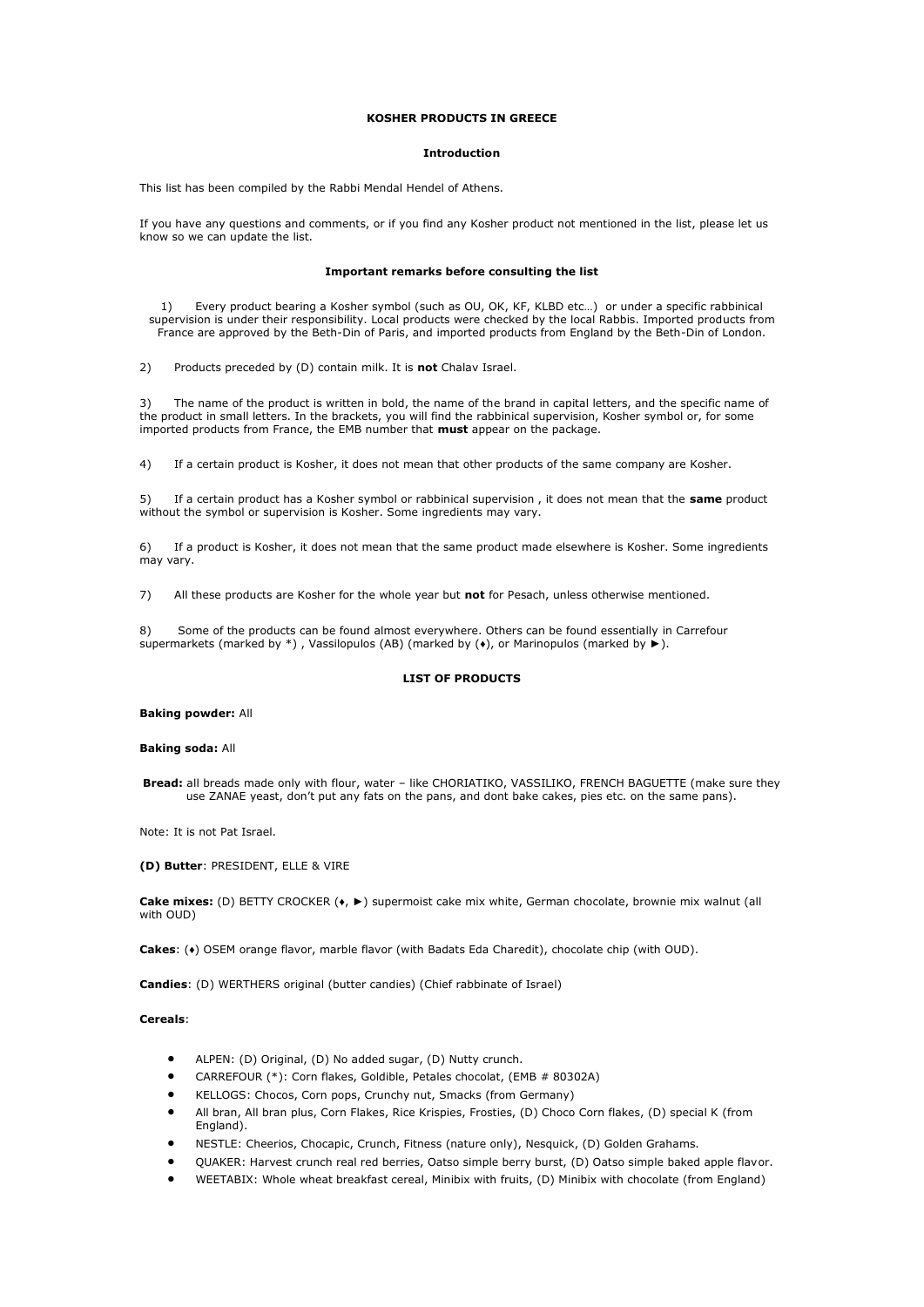**Cereal Bars:** (D) CORNY: nuts, banana, cranberries& (supervision of Rabbi Barzilai)

**(D) Cheese:** TYRAS-OLYMPUS all cheeses (♦) TERRA AEOLICA (Lesvos) feta cheeses. (♦) (Supervised by Rabbi Silver – Kosher Technical Konsultants) Note: It is not Chalav Israel.

**Chocolate:** CADBURRYS: (D) Dairy milk, (D) Roast almond (supervision of Beth din of London).

(D) ION: All chocolates without fillings, (but not wafers).

**Chocolate bars:** (D) BOUNTY, (D) TWIX, (D) SNICKERS (all with triangle K and supervision of the Chief Rabbinate of Israel).

**Cocoa:** NESQUICK by Nestle (from France)

**Coffee:** All 100% pure, like NESCAFE, MAXWELL.

**Chalva:** XAITOGLOU (from Athens)

**Cookies:** (D) WALKERS pure butter shortbread (with OUD) (from Scotland)

## **Drinks:**

- Beer: natural without flavoring like: AMSTEL, HEINEKEN
- Mineral waters
- Coca cola, Pepsi, Sprite, Fanta etc.
- Hot drinks: CADBURRY original drinking chocolate, (+) (D) High lights hot instant chocolate.
- Juices: AMITA, 100% natural juice (not containing grapes)
- OLYMPUS: 100% natural orange juice, peach juice
- CARREFOUR (\*): jus de pamplemousse, pomme, orange.
- nectar orange- banane. (not containing grapes) .
- Syrups: CARREFOUR: cassis, citron, fruits exotiques, menthe, orange.

**Eggs:** Preferably white eggs, because they usually don't have blood spots.

Note: They have to be checked for blood spots.

## **Fish:**

- Fresh: only with fins and scales (see list at the end)
- Cans: (♦) JOHN WEST pink salmon, tuna in spring water, tuna steaks in sunflower oil (from England).
- RIO MARE Tuna in water or in olive oil without additions (from Italy) Note: it is not Bishul Israel
- Smoked salmon: (♦) KENMARE with KBD

**Flour:** All. Note: it has to be sifted

# **Fruits:**

- Fresh or dry (natural only i.e not toasted, not spread with oil)
- Frozen: PELLAFROZ all.
- Raisins: PARTHENON
- Cans: DEL MONTE sliced pineapple, half apricots (all with OU ) PROODOS all, KONVERI all.
- PLANTERS (\*,♦,►): mixed nuts, peanuts, cashews. (all with OU )

## **Honey:** All

**(D) Ice cream:** HAAGEN DAAZS (with OUD), MARS, SNICKERS, BOUNTY (all with KAF K)

**Ketchup:** HEINZ ketchup (only from Holland).

**Marmalade:** BONNE MAMAN, XAITOGLOU (made in Athens), CARREFOUR (\*) (all without grapes)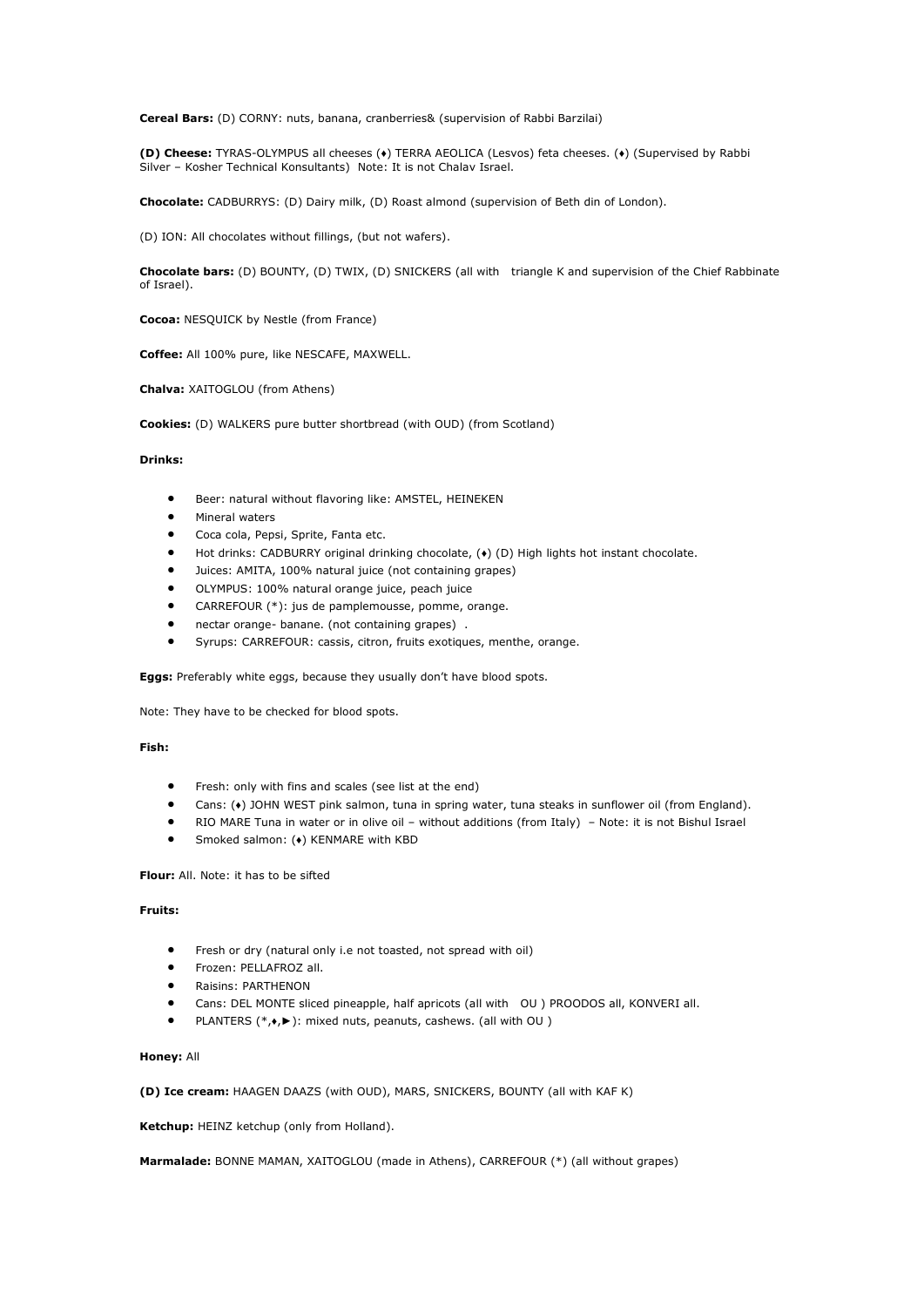**Matzot:** Can be bought at the community offices (see wine).

**Meat:** Only from the Hamboughia butcher shop in Saloniki: Nea agora 71-81 (Agora Modiano) tel: 2310 222 171. In Athens, at 64, Ilianou street, tel: 210 882 4678.

Notes:

- The meat is slaughtered according to the Jewish law by Rabbi Mizan of Athens, but **not** Kosherised (soaked and salted).
- The back section of the animal, starting after the  $11<sup>th</sup>$  rib, is full of veins and fats which are forbidden to eat . Choose parts of the front section of the animal.
- There is no supervision in the butchers shops. In the Athens shop, non-kosher meat is also sold: check for the magen david symbol on the meat.

**Meat products**: HOD LAVAN (♦) smoked turkey (from Israel).

Note: Bring your own knife or make sure the knife used to cut the meat is clean.

**(D) Milk:** All pure milk (no additions)

Note: Milk enriched with proteins is not Kosher.

**Mustard:** FRENCHS all products with OU, COLMANS double superfine mustard, English mustard

**Olive oil:** Extra virgin, cold press

**Ouzo:** KRINOS. EPOM mini.

**Pancake mix:** (D) AUNT JEMINA (\*,♦) original, buttermilk (with OUD)

**Pasta:** BARILLA, MISKO, HELIOS, KORONA (all without eggs or additions)

**Peanut butter:** SKIPPY, CLASSIC FOOD (\*) (only with OU)

**Pop corn:** (for microwave) (D) JOLLY TIME (\*, •,▶), (D) NEWMANS OWN (\*) (all with OUD), (D) HOTPOP (•) (with OKD)

**Rice:** With no additions (meat, vegetables, flavorings etc…).

Note: it has to be checked for bugs.

**Salt:** All

## **Sauces:**

- CLASSIC FOOD (\*) barbecue sauce original or hickory, thousand island sauce (all with OU)
- COLMANS (\*,♦) horseradish sauce, tartare sauce
- LEA & PERRINS (\*, $\bullet$ ) Worcestershire sauce (contains fish) (with Klbd)
- LOUISIANA (\*) hot sauce (with STAR K)
- LA CHOY soy sauce (only with OK)
- SHARWOODS (♦) green label mango chutney, major grey sweet mango chutney

**Soya products:** ALPRO Soya milk and deserts (all flavores) (\*)

**Sugar:** All white and vanilla sugar.

**Syrups:** CLASSIC FOOD (\*) pancake syrup , GOLDEN GRIDDLE (\*) syrup, KARO (\*) pancake syrup, (all with OU), (D) HERSHEYS (♦) strawberry syrup (with OUD) .

**Tchina:** MEZAP, XAITOGLOU (from Athens)

**Tomato products**: AB VASILOPOULOS *Tetrapak* Passata plain, with onion, Spiced. *Tins ½ KG* plain diced tomatoes, with onion.